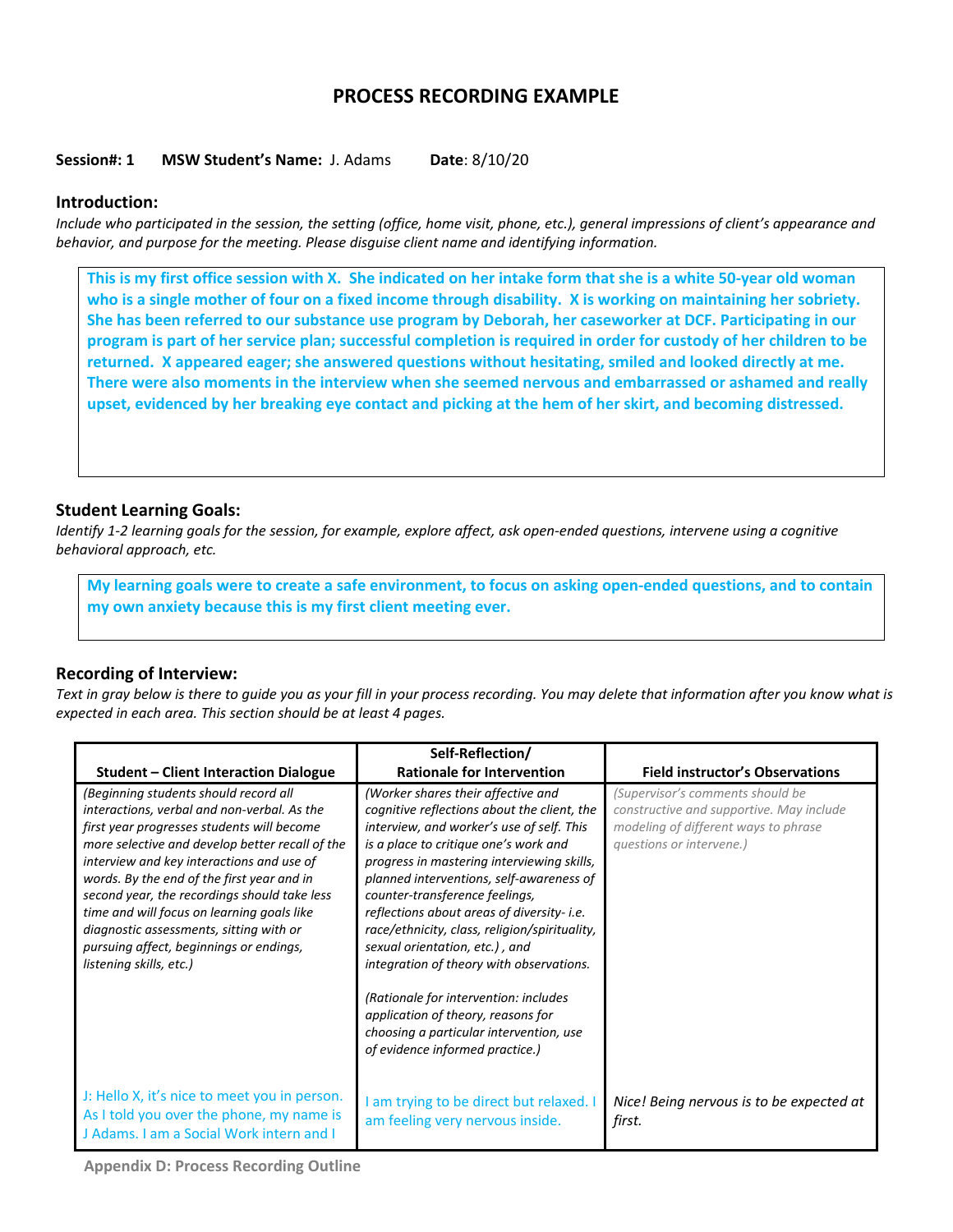| will be working with you here at Clear                                                                                                                                                                                              |                                                                                                                                                                                                                                                           |                                                                                                                                                                                                                                                                                                                   |
|-------------------------------------------------------------------------------------------------------------------------------------------------------------------------------------------------------------------------------------|-----------------------------------------------------------------------------------------------------------------------------------------------------------------------------------------------------------------------------------------------------------|-------------------------------------------------------------------------------------------------------------------------------------------------------------------------------------------------------------------------------------------------------------------------------------------------------------------|
| Point until May.<br>Client: Okay, have you talked to my case                                                                                                                                                                        |                                                                                                                                                                                                                                                           | Good observation. Be mindful not to                                                                                                                                                                                                                                                                               |
| worker, Deborah? (Had been looking                                                                                                                                                                                                  |                                                                                                                                                                                                                                                           | assume without asking her about this                                                                                                                                                                                                                                                                              |
| straight at me with an open expression,<br>now looking down at the threads on the                                                                                                                                                   |                                                                                                                                                                                                                                                           | directly.                                                                                                                                                                                                                                                                                                         |
| hem of her skirt.)                                                                                                                                                                                                                  | Now we are both nervous. I wonder                                                                                                                                                                                                                         | This was a good choice in terms of                                                                                                                                                                                                                                                                                |
| J: I did talk to Deborah briefly, and I am<br>happy to share what we talked about, but<br>first, I was hoping we could talk about<br>how it is for you to be here and about<br>your hopes for what we might<br>accomplish together. | if being here reminds her of<br>Deborah which maybe is stirring up<br>some worry<br>Now that she's seeing me in person,<br>I wonder if she is thinking about<br>how much younger I am than her<br>and about me being a person of<br>color                 | building trust with this client. From your<br>response, I see that you are responding<br>to dynamics of power in your<br>relationship with her in trying to be<br>open, and encourage you to be aware<br>that this could be something that<br>impacts her life in other ways.<br>I like how you are noticing your |
| Client: (making intermittent eye contact)<br>Okay, I do want you to tell me what<br>Deborah had to say and aaaah. I need                                                                                                            | I wanted her to know that I would                                                                                                                                                                                                                         | differences and how that might impact<br>your work together. Let's discuss more<br>in supervision.                                                                                                                                                                                                                |
| to stay clean. That's the main thing.                                                                                                                                                                                               | not hide anything in my<br>communication with DCF from her;<br>based on her question, DCF seems<br>to loom large. I also wanted her to<br>know that her perspective is<br>important to me.                                                                | This is a fair hypothesis; it is okay to ask<br>her what she means. In fact, it would be<br>helpful to specify what Deborah expects<br>of X and what impact meeting these<br>expectations will have for X and her<br>children.                                                                                    |
| J: Thank you for sharing that. Staying<br>sober isn't easy, and I know that most<br>people don't achieve it right away.<br>Client: Yup. It's a bear.                                                                                | She seems really earnest and a little<br>jittery. I think she is saying<br>something here about wanting to<br>get her kids back.<br>I'm feeling a similar challenge - I've<br>never been here before and I'm<br>going to need some help to help<br>her!!! | That's a nice intention. You might ask<br>what has helped her sustain her sobriety<br>when she has achieved it in the past to<br>identify her strengths.                                                                                                                                                          |
|                                                                                                                                                                                                                                     | I'm trying to show empathy for her<br>struggle.                                                                                                                                                                                                           |                                                                                                                                                                                                                                                                                                                   |
| J: How long ago did you get discharged<br>from detox?                                                                                                                                                                               | I was trying to figure out if she was<br>high. She did not seem high.                                                                                                                                                                                     | What did you observe that caused you<br>to think that? If she was, you would<br>need to bring the session to a close and<br>explain that you are not comfortable                                                                                                                                                  |
| Client: Monday, and I am so proud of<br>myself that I have not gotten high.                                                                                                                                                         | My anxiety began to subside; I<br>began to feel more comfortable.<br>She appeared to be genuine when<br>she stated this.                                                                                                                                  | about the way the substance she is on is<br>impacting her ability to be in the<br>conversation.                                                                                                                                                                                                                   |
| J: That's great! You are working really<br>hard. I know that Deborah referred you<br>to a case manager. How did that meeting<br>go?                                                                                                 | We don't have that much more time<br>in our session and I'm feeling some<br>pressure to make sure that I am<br>getting all of the information for the                                                                                                     | Good observation. It takes time to learn<br>how to balance all of the demands while<br>keeping the work of engagement front<br>and center. Looking back, where would                                                                                                                                              |

**Appendix D: Process Recording Outline**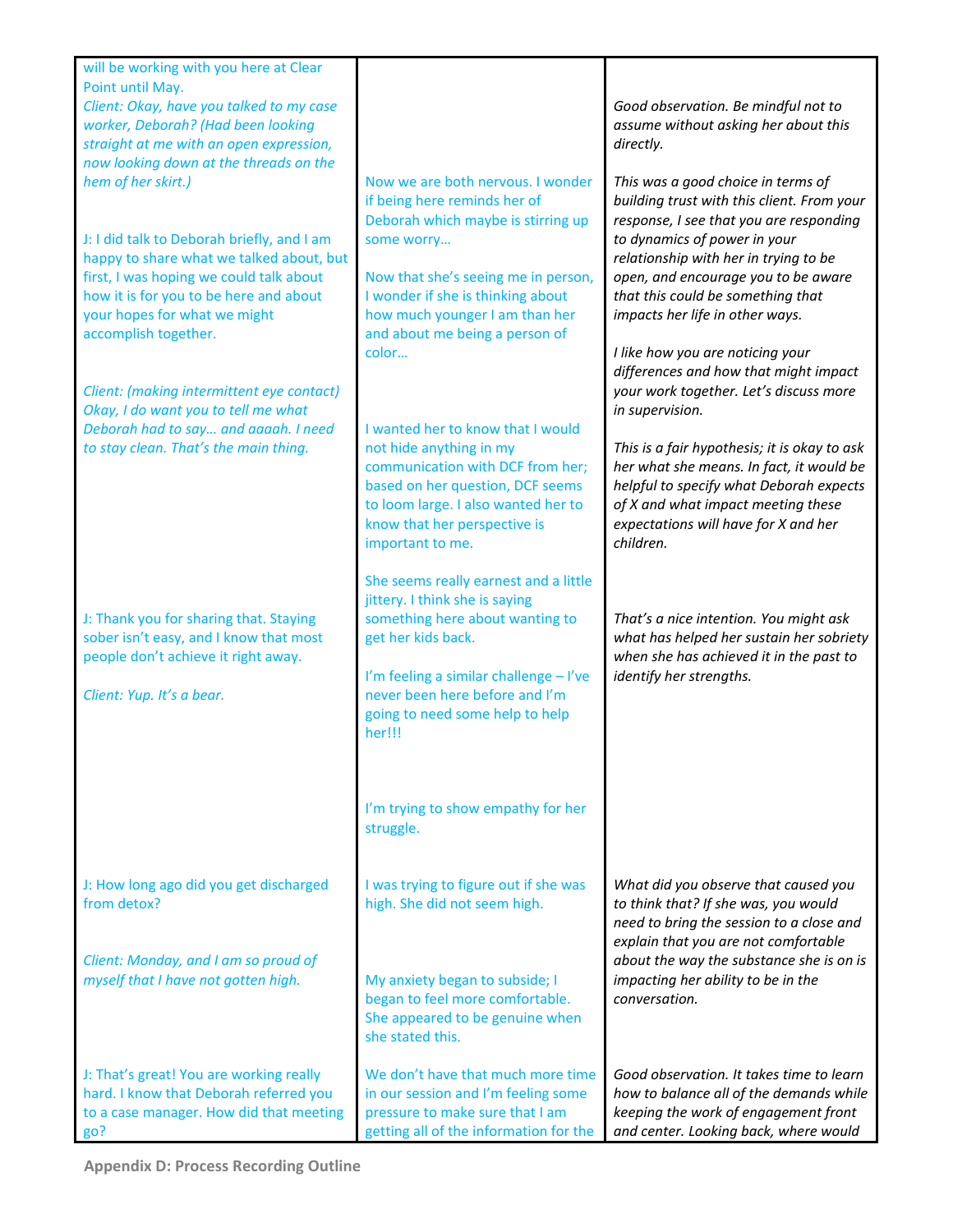|                                                                                                                                                                                                                                                                                                                                                                                                                                             | intake. Now I am not following her<br>in the conversation.                                                                                                              | you go back to pick up the thread of the<br>conversation?                                                                                                                                                                                                                                                                                                                                                                                                                                      |
|---------------------------------------------------------------------------------------------------------------------------------------------------------------------------------------------------------------------------------------------------------------------------------------------------------------------------------------------------------------------------------------------------------------------------------------------|-------------------------------------------------------------------------------------------------------------------------------------------------------------------------|------------------------------------------------------------------------------------------------------------------------------------------------------------------------------------------------------------------------------------------------------------------------------------------------------------------------------------------------------------------------------------------------------------------------------------------------------------------------------------------------|
| <b>Client: What meeting?</b>                                                                                                                                                                                                                                                                                                                                                                                                                |                                                                                                                                                                         |                                                                                                                                                                                                                                                                                                                                                                                                                                                                                                |
| J: You were supposed to meet to discuss<br>your next steps, adding additional<br>supports                                                                                                                                                                                                                                                                                                                                                   |                                                                                                                                                                         |                                                                                                                                                                                                                                                                                                                                                                                                                                                                                                |
| Client: Right, but Deborah never shared<br>that contact information, I thought they<br>were supposed to contact ME! I've just<br>been waiting on it. Now it's their word<br>against mine, and these little incidents I<br>get judged on every little thing! Ugh, to<br>have everybody suspicious of me all the<br>time. It makes me nuts! Seems like there's<br>never anything I can do right, anything I<br>can do to fix it! I can't win! | As she raised her voice, I became<br>more anxious. Where is the truth,<br>should I believe her or Deborah?                                                              | Sometimes the truth is less important<br>than validating or acknowledging the<br>feelings coming up. Sounds like she<br>feels judged and stressed about how<br>this may be perceived by providers                                                                                                                                                                                                                                                                                              |
| J: That sounds pretty terrible.                                                                                                                                                                                                                                                                                                                                                                                                             | I don't know what to say, I wouldn't<br>trust me either, I want to reassure<br>her that she can trust me, but I can't<br>think of anything that would be<br>convincing. | Trust takes time to build, listening<br>empathically as you are doing is a good<br>place to start. We can talk about asking<br>questions that demonstrate interest and<br>will allow you to get to know her. And<br>this will also help move you to more                                                                                                                                                                                                                                       |
| Client: Yeah, some days I just give up!                                                                                                                                                                                                                                                                                                                                                                                                     | This sounds a bit like suicidal<br>thinking, not sure how to ask<br>without sounding super intrusive. I                                                                 | trust.                                                                                                                                                                                                                                                                                                                                                                                                                                                                                         |
| J: So you get to feeling pretty hopeless?                                                                                                                                                                                                                                                                                                                                                                                                   | need help with this one.                                                                                                                                                | It could be, and asking questions in an<br>empathic way will help you to assess her<br>depression and possible suicidal thinking<br>and plan of action if she has one. It<br>might make sense to ask follow-up<br>questions, like asking more about this<br>comment and whether or not this is an<br>expression she often uses or if she has<br>any thoughts/plans to hurt herself. Let's<br>talk more about this in supervision. You<br>are doing a nice job of staying with her<br>feelings. |
| Client: Yeah, I just start to feel like I'm not<br>gonna make it, I have let everybody<br>down. I can't do all of the things in my<br>service plan.                                                                                                                                                                                                                                                                                         |                                                                                                                                                                         |                                                                                                                                                                                                                                                                                                                                                                                                                                                                                                |
| J: I'm sorry to have to stop you right here.<br>Our time is up. I am really glad that we<br>had this chance to meet. I'm glad that we<br>are working together. Do you want to<br>come back the same time next week?                                                                                                                                                                                                                         | Not the transition I was hoping for. I<br>just didn't want to go way over the<br>time. Time management is not a<br>strength of mine, so I have to be<br>careful.        | We can talk about how to anticipate the<br>end of a session and how you can begin<br>to close the session at least 5 mins<br>before the session ends to give clients<br>time to transition, especially when you<br>are talking about emotionally charged<br>things.                                                                                                                                                                                                                            |
|                                                                                                                                                                                                                                                                                                                                                                                                                                             | I think she's mad at me for cutting<br>her off.                                                                                                                         | How did that make you feel?                                                                                                                                                                                                                                                                                                                                                                                                                                                                    |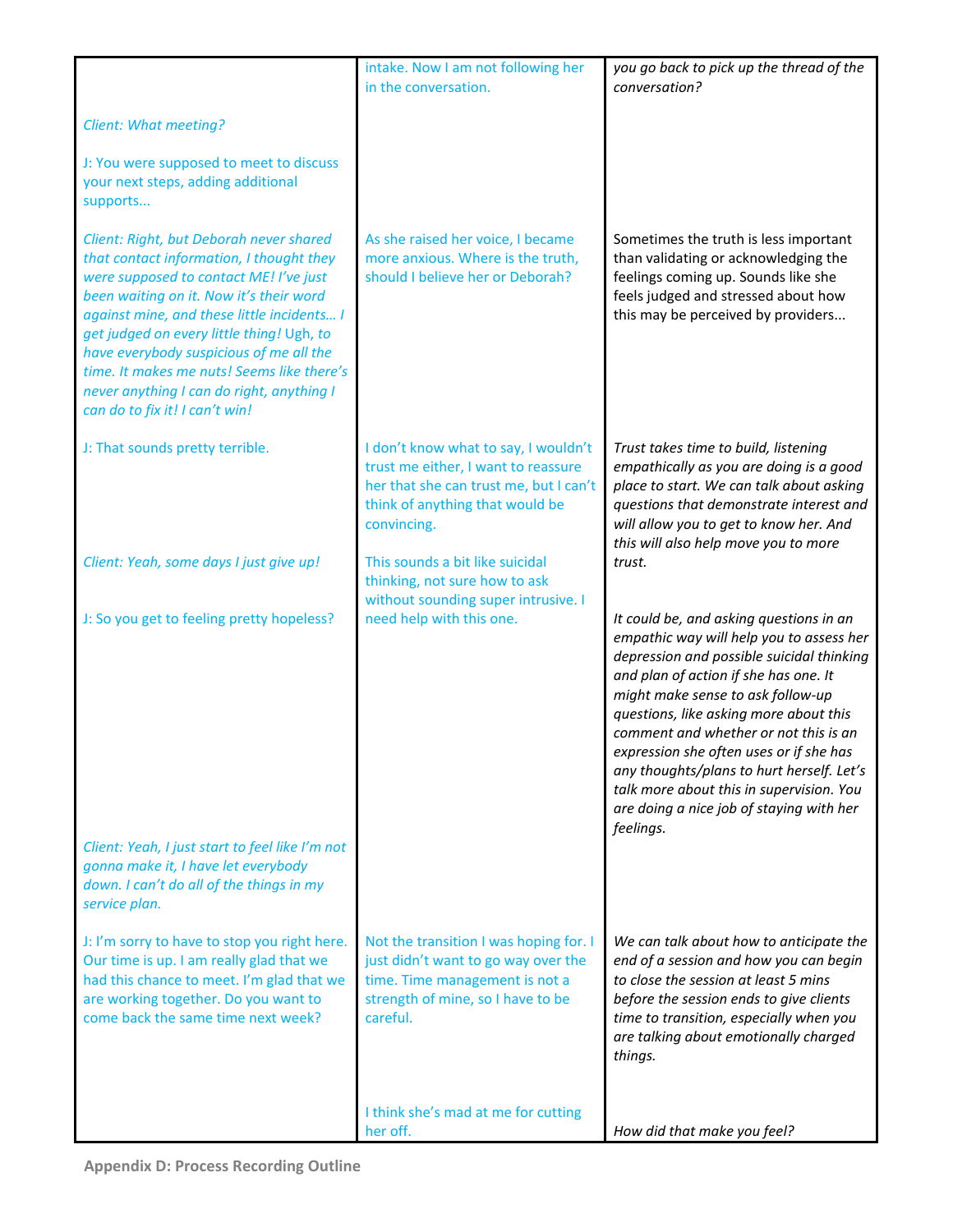| Client: Why don't you call me and I'll let                                 |                                                                                                                   |                                                                                                                                                            |
|----------------------------------------------------------------------------|-------------------------------------------------------------------------------------------------------------------|------------------------------------------------------------------------------------------------------------------------------------------------------------|
| you know if I don't have something else                                    |                                                                                                                   |                                                                                                                                                            |
| to do.                                                                     |                                                                                                                   |                                                                                                                                                            |
|                                                                            |                                                                                                                   |                                                                                                                                                            |
|                                                                            |                                                                                                                   |                                                                                                                                                            |
|                                                                            |                                                                                                                   |                                                                                                                                                            |
| J: Deborah also said she gave you an                                       |                                                                                                                   |                                                                                                                                                            |
| appointment time and place for your next                                   |                                                                                                                   |                                                                                                                                                            |
| meeting with her at DCF.                                                   | Okay, now again I'm questioning if                                                                                |                                                                                                                                                            |
|                                                                            | she is telling me the truth.                                                                                      |                                                                                                                                                            |
| Client: Like on a piece of paper?                                          |                                                                                                                   |                                                                                                                                                            |
|                                                                            | My irritation got the better of me,                                                                               | Hmmm. Her reaction seemed to catch                                                                                                                         |
| J: Do you have it? Can I see it?                                           | and I'm raising my voice. I sound<br>angry - not good. I am probably<br>destroying the trust I was working<br>on. | you off guard. What did it stir up? What<br>were you hoping to accomplish with this<br>line of questioning? What sort of stance<br>have you taken up here? |
|                                                                            |                                                                                                                   |                                                                                                                                                            |
|                                                                            | Now I begin to worry that because                                                                                 | You are doing a good job of paying                                                                                                                         |
|                                                                            | she was getting anxious, she might                                                                                | attention to your feelings and reactions.                                                                                                                  |
| Client: (looking in her bag, desperately                                   | relapse. I felt sorry for her. She                                                                                |                                                                                                                                                            |
| taking stuff out) Okay I don't have                                        | seems genuine.                                                                                                    |                                                                                                                                                            |
| itoh my god Oh my god, I am in so<br>much trouble. I guess I didn't bother |                                                                                                                   |                                                                                                                                                            |
| reading the paper. I'm not gonna get my                                    |                                                                                                                   |                                                                                                                                                            |
| kids back, am I?                                                           |                                                                                                                   |                                                                                                                                                            |
|                                                                            | I felt badly for her and needed to                                                                                | Your empathy and compassion are                                                                                                                            |
|                                                                            | ease her feelings about her children.                                                                             | tremendous assets, but be careful not to                                                                                                                   |
| J: Anyone could have made this mistake.                                    | I put myself in her shoes and                                                                                     | assume too much responsibility for                                                                                                                         |
| Don't worry - you can call her and have it                                 | remembered all of the times in my                                                                                 | behaviors and consequences that are                                                                                                                        |
| rescheduled.                                                               | life when I felt completely                                                                                       | beyond your control. It's doubtful that                                                                                                                    |
|                                                                            | overwhelmed; this, coupled with                                                                                   | any intervention will be successful if the                                                                                                                 |
|                                                                            | stressors in my life, made me feel                                                                                | client isn't ready or motivated.                                                                                                                           |
| Client: No, YOU need to call Deborah,                                      | lost.                                                                                                             |                                                                                                                                                            |
| because she will think that I didn't go                                    |                                                                                                                   |                                                                                                                                                            |
| because I was getting high. Look, I will do                                | I have always had someone for                                                                                     |                                                                                                                                                            |
| a drug test right now (she was visibly                                     | support, so I can be supportive to                                                                                |                                                                                                                                                            |
| shaken and tears began to stream down                                      | her now.                                                                                                          |                                                                                                                                                            |
| her face).                                                                 |                                                                                                                   |                                                                                                                                                            |
|                                                                            |                                                                                                                   |                                                                                                                                                            |
|                                                                            | I'm back on track now.                                                                                            |                                                                                                                                                            |
|                                                                            |                                                                                                                   |                                                                                                                                                            |
| J: I can see that this is very painful for                                 |                                                                                                                   |                                                                                                                                                            |
| you, and I can see that you are worried                                    |                                                                                                                   |                                                                                                                                                            |
| about getting your kids back. Let's do this                                |                                                                                                                   |                                                                                                                                                            |
| instead: let's call Deborah together and                                   |                                                                                                                   |                                                                                                                                                            |
| explain the confusion and if you like, I will                              |                                                                                                                   |                                                                                                                                                            |
| go to the first appointment with you for                                   |                                                                                                                   |                                                                                                                                                            |
| support.                                                                   |                                                                                                                   |                                                                                                                                                            |
|                                                                            |                                                                                                                   | This will take time. If you could end this                                                                                                                 |
| Client: Oh god, please call her right now.                                 | This is such a hard ending of the<br>session, and all I want to do is help                                        | differently, what would you do                                                                                                                             |
| J: It sounds like you have a lot of worries                                | build trust first                                                                                                 | differently?                                                                                                                                               |
| about working with DCF. My hope is that                                    |                                                                                                                   |                                                                                                                                                            |
| we can all work together.                                                  |                                                                                                                   |                                                                                                                                                            |
|                                                                            |                                                                                                                   |                                                                                                                                                            |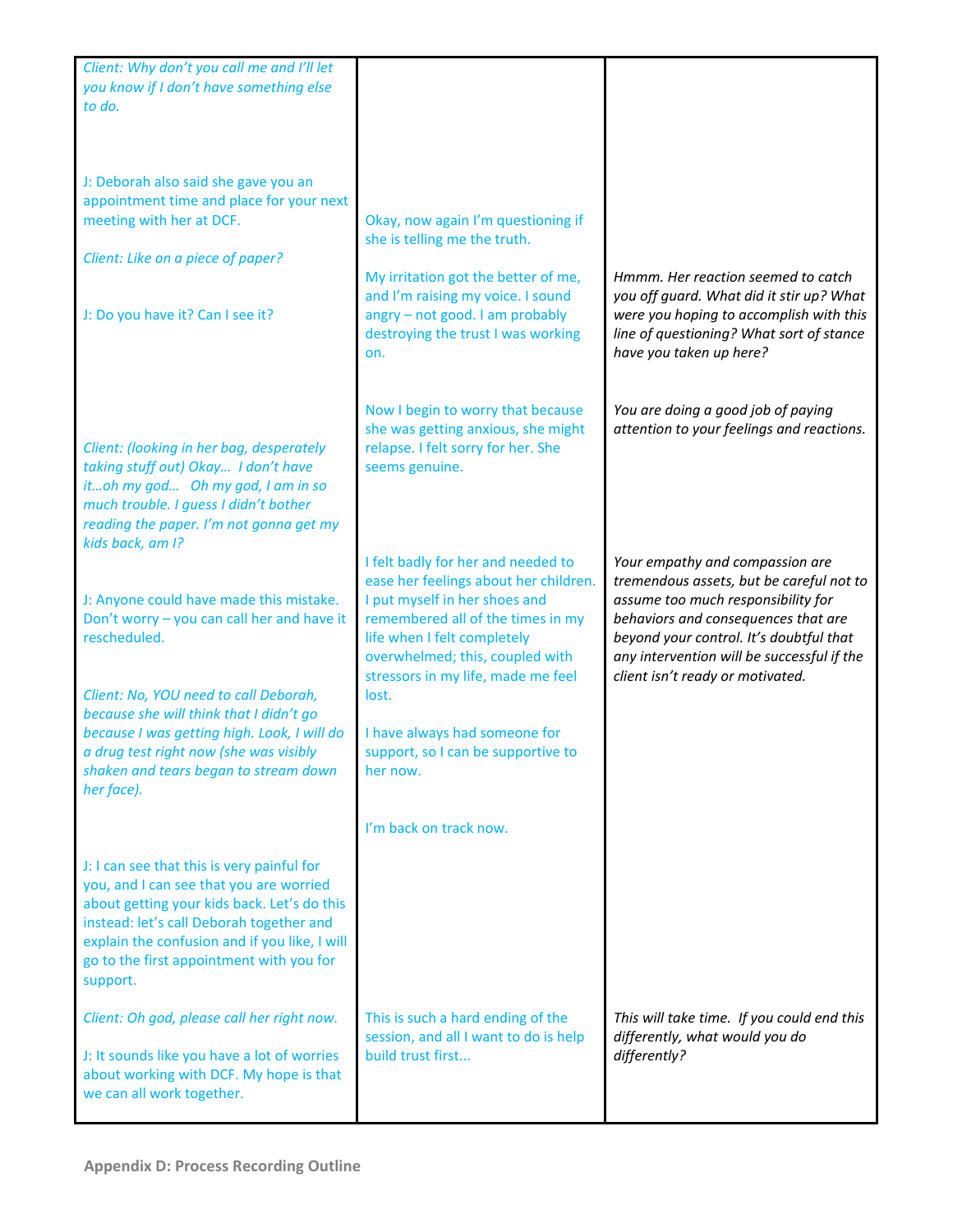| Client: It hasn't worked out that way<br>before. I've learned not to trust anyone.<br>No one understands what it's like to live<br>on nothing, to have your kids taken away. |  |
|------------------------------------------------------------------------------------------------------------------------------------------------------------------------------|--|
|                                                                                                                                                                              |  |
|                                                                                                                                                                              |  |
|                                                                                                                                                                              |  |

#### **Impressions:**

*What are your impressions about how you handled the interview? What are your thoughts about your client's progress? How do you understand your role?* 

**I think I did ok for the first interview. I was pleased with the way I handled the first part of the session. I think I tuned in around how disempowered she feels having DCF in her life, and I tried to be transparent about how we would work together, which I think helped her to feel respected and to know what to expect from me. I asked open-ended questions more in the beginning. I think I could have talked about confidentiality and the limits of it. I got caught up in worrying about her being high, because I was totally unprepared for how I might respond, if she had been; I was worried it would mean I would have to take some kind of action that went against building the trust and safety I was working towards. I cannot comment on X's progress because this is the first session. I am working on establishing rapport and trust first.**

**I am a little bit confused about my role, and about who my client is, is it fully X or is it DCF? I would like to see my role as providing some space for X to understand her relationship to her substance use and to come to her own decision about how to manage it. If I think about what DCF wants, then my role is to help X control her substance use, so her kids can be safe when they are with her and she can get them back.**

### **Reflection on Social Identity, Policy, Research or Ethics:**

### *Choose one of the following topics to reflect on for this session. Over the course of the semester, please reflect on each of the topics.*

*1. How do aspects of social identify impact your work with this client?* 

- *2. How might public policies impact your client? What barriers are impacting your client at the community level? How do they affect your work with the client?*
- *3. Is there a question you have about this client, or your work with the client, that research might help you to address?*
- *4. What ethical dilemmas have arisen in this clinical situation and what questions do you have?*

**1. I am of a different ethnicity, much younger than she is, not a parent… I wonder how these differences might impact us as we move forward together. Should I bring up some of these differences and check in with her about how she might be feeling about it? Should I just avoid bringing them up?**

**3. I'm interested in learning more about and exploring harm reduction and motivational interviewing, and if this might be an appropriate approach.**